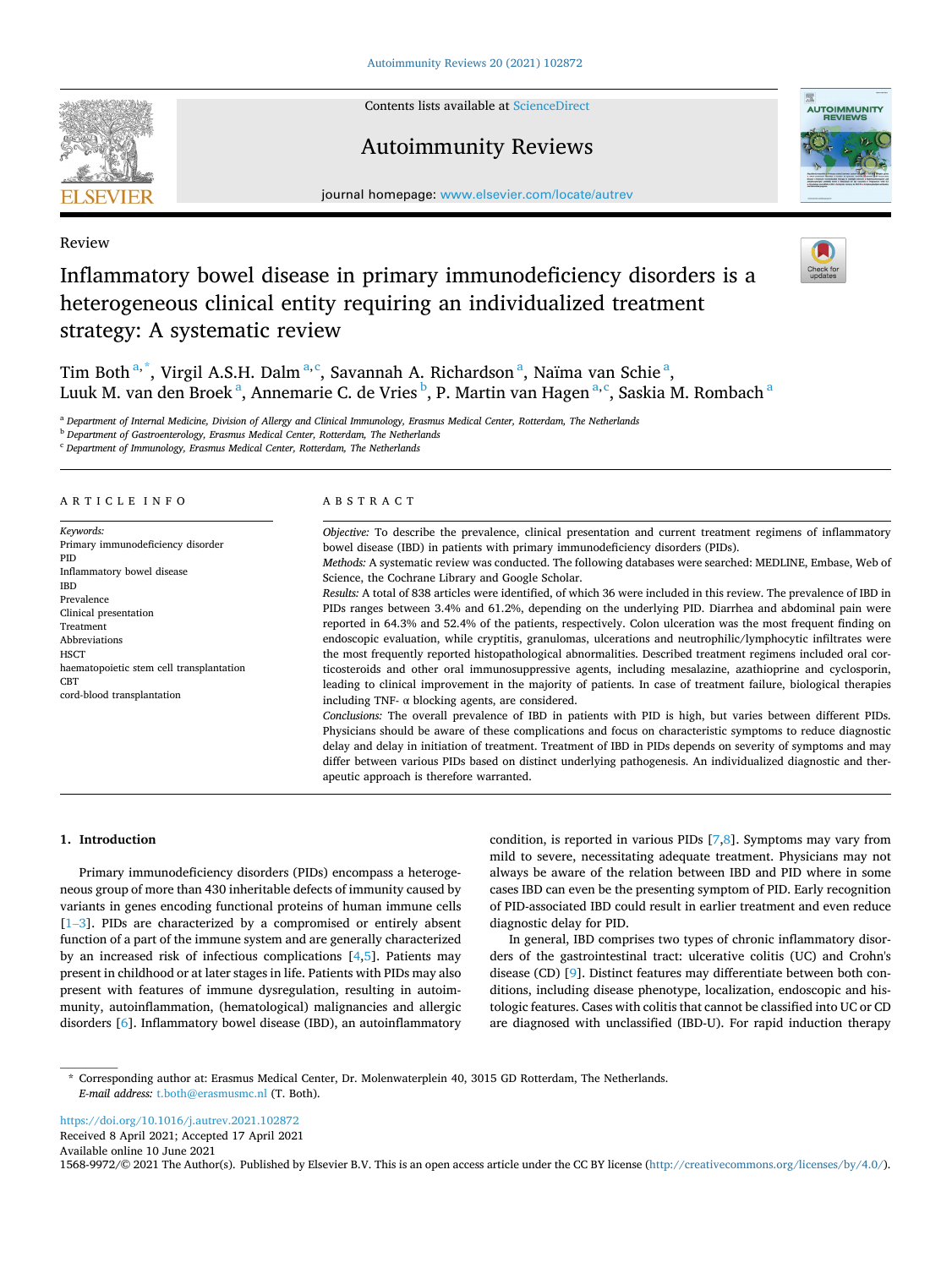and control of inflammation in IBD, glucocorticoids, e.g. budesonide and prednisone, are prescribed. Mesalazine is the mainstay of treatment in UC, and a step-up approach is commonly reserved for severe or therapyrefractory cases. During step-up, thiopurines and TNF-α blocking agents are frequently prescribed, followed by newer biologicals including vedolizumab (integrin α4β7 inhibitor) and ustekinumab (anti- IL12/23) as well as treatment with Tofacitinib (JAK inhibitor)  $[6,10-12]$  $[6,10-12]$  $[6,10-12]$ . Newer therapies with Filgotinib (JAK inhibitor) and Ozanimod (sfingosine-1 fosfaat-receptor antagonist) are awaited in the near future [[13\]](#page-7-0). For CD, initial choice of therapy depends on severity of inflammation, disease phenotype, localization, and extraintestinal manifestations. Although very effective in treatment of UC, mesalazine is insufficiently effective for CD. In addition, in the group of immunomodulators for CD, methotrexate is a valid choice when teratogenicity is not a contraindication [ $14-16$ ]. TNF- $\alpha$  blocking agents have a rapid onset of action and are potent for both inducing remission, maintaining remission and reduce the need for hospitalization and surgery in patients with CD [[17,18](#page-7-0)].

Currently, little is known about the prevalence of IBD in PID patients. In infants, children and occasionally in adults, PIDs including common variable immunodeficiency (CVID), chronic granulomatous disease (CGD) and Wiskott-Aldrich syndrome (WAS) can present as IBD or IBDlike colitis [19–[24\]](#page-7-0). Another rather unexplored area is the treatment of IBD in PID patients.

Patients with IBD in PID are usually treated by a step-up approach, however, an individualized treatment approach may be better as proposed by Chellapandian et al. [[25\]](#page-7-0). We aim to describe the prevalence, clinical presentation and treatment of IBD in patients with PID, in order to gain a better understanding of how to recognize these patients and how to optimize treatment regimens.

## **2. Methods**

## *2.1. Information source and search strategy*

We performed a systematic search to identify all manuscripts that describe IBD in PID. The search was performed on October 27th 2020. We did not limit the search to a certain time frame or study design. The following databases were used: Embase, Medline (Ovid), Web-of-Science Core Collection, Cochrane Central, and Google Scholar, using specific search strings per database [\(Appendix 1](#page-5-0)). The diagnosis IBD had to be confirmed by biopsies. Articles had to be original full-text articles written in English.

## *2.2. Study selection*

Two authors (T.B. and S.M.R.) were involved in selecting articles. Any disagreement was discussed until consensus was reached. Articles were screened by title and abstract. Articles were excluded from our review if they were not available to us, did not include human subjects or patients who had PID with IBD (or IBD with PID). Reviews were excluded. Duplicates were counted once. In the second stage of screening the full-text articles were assessed for eligibility. In addition, articles without biopsy-proven IBD were excluded. We scored the articles using a self-made scoring tool based on the QUADAS-2 tool, to assess the quality of studies [[26\]](#page-7-0). We developed this tool since the QUADAS-2 tool is used for evaluation of diagnostic studies and we also intended to include studies reporting prevalence and treatment regimens of IBD in various PIDs. In this stage, articles were included with a score of 4 or higher based on our quality assessment of which question 1, 2 and 3 had to be answered by yes. We used the following questions in our quality assessment:

- 1. Were the methods of determining the diagnosis of PID described in the study?
- 2. Were the methods of determining the diagnosis of IBD described in the study?
- 3. Was the study population clearly and fully described, including a case definition?
- 4. Was the prevalence of IBD in patients with PID discussed?
- 5. Was the clinical presentation of IBD in patients with PID discussed?
- 6. Was the treatment of IBD in patients with PID discussed?

A study can be awarded a maximum of 1 point for each numbered item, with a total maximum score of 6 points. One point can be scored for each yes and 0 points can be scored for each no.

## *2.3. Data synthesis and analysis*

We distributed the data for our statistical analysis into a Microsoft Office Excel spreadsheet. We investigated 1) the prevalence of IBD in patients with PID, 2) the clinical symptoms of IBD in patients with PID and 3) the treatment of IBD in patients with PID.

The data on prevalence were extracted from cohort studies including PID patients without a patient selection, to prevent bias. In absence of a reported prevalence, we calculated the prevalence from the described cohort. Data concerning the clinical presentation of IBD in PID were extracted from the individual studies and the prevalence of each symptom was calculated divided by the total number of patients. Finally, the percentage of patients who achieved remission after treatment for IBD was calculated. The studies that described primarily IBD patients, of whom some were diagnosed with a PID, were not included when data were not reported separately.

### **3. Results**

After removal of duplicates, we identified 838 articles through our search. These articles were screened by title and abstract. After applying the exclusion criteria, 137 articles remained for full-text analysis. Forty articles did not describe patients with a PID and IBD and sixty-four articles were reviews. This led to the exclusion of these articles. Four articles were added by cross-reference checking. Eventually, thirty-seven articles were included in our review ([Fig. 1](#page-2-0)). In [Appendix 2](#page-6-0), we summarized the included articles with their quality assessment scores.

#### *3.1. Prevalence*

Fifteen articles provided data on the prevalence of IBD in PIDs. All articles were retrospective cohort studies and are summarized in [Table 1.](#page-2-0) Multiple studies described the prevalence of IBD in patients with CVID, X-linked agammaglobulinemia (XLA), WAS, CGD or lipopolysaccharide-responsive and beige-like anchor (LRBA) protein deficiency. The prevalence of IBD in these patients varies between 3.4 and 61.2%, depending on the type of underlying immunodeficiency ([Table 1](#page-2-0)) [[27](#page-7-0)–38]. One study reported on the prevalence of IBD in hyperIgM syndrome (3.5%) [[39\]](#page-7-0) and one study in Nuclear factor-kappa B Essential Modulator (NEMO) deficiency syndrome (28.6%) [[40\]](#page-7-0).

# *3.2. Clinical presentation*

A total of seventeen articles (fifteen case-reports and two retrospective cohort studies) described the clinical presentation of IBD in PID patients in detail, [Table 2](#page-3-0) [\[31,33,36](#page-7-0),41–[54\]](#page-7-0). Since the symptoms of IBD did not differ between the different PID types, we present the data of all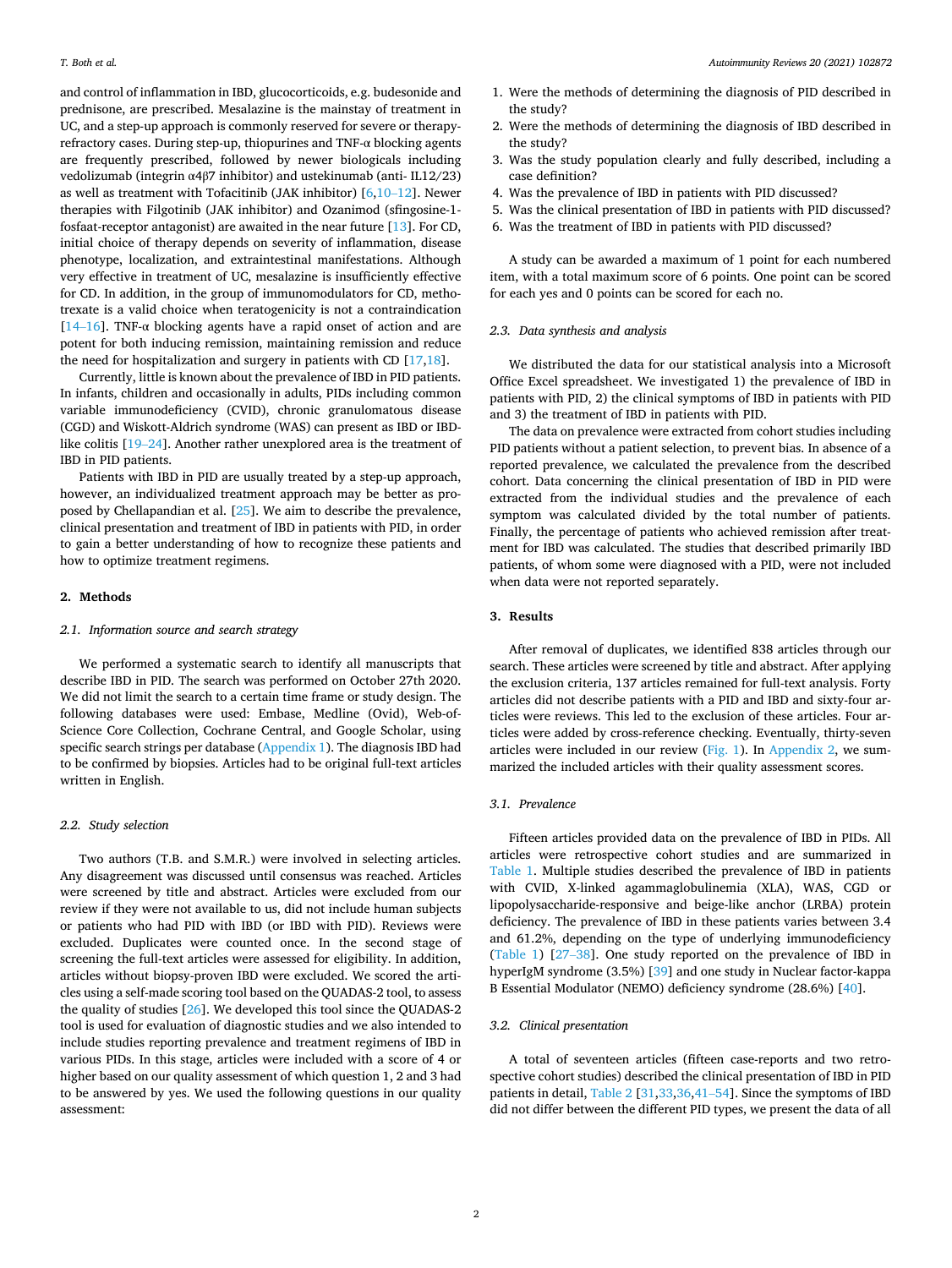<span id="page-2-0"></span>

**Fig. 1.** Flowchart of study selection.

| Table 1                   |  |
|---------------------------|--|
| Prevalence of IBD in PID. |  |

| First author             | Year of publication | PID type    | Number of PID patients | Age range (years) | Number of IBD patients | Prevalence of IBD in PID (%) |
|--------------------------|---------------------|-------------|------------------------|-------------------|------------------------|------------------------------|
| Erdem $[27]$             | 2019                | <b>CVID</b> | 28                     | $0 - 9$           | 3                      | 10.3                         |
| Habahbeh [29]            | 2016                | <b>CVID</b> | 16                     | $1 - 5$           | $\overline{2}$         | 12.5                         |
| Aydogan [30]             | 2008                | <b>CVID</b> | 10                     | $0 - 8$           | 3                      | 30                           |
| Barmettler [57]          | 2017                | XLA         | 200                    | <b>NR</b>         | 19                     | 9.5                          |
| El-Sayed [70]            | 2019                | <b>XLA</b>  | 783                    | $0 - 7$           | 27                     | 3.4                          |
| Dupuis-Girod [31]        | 2003                | <b>WAS</b>  | 55                     | $0 - 14$          | 5                      | 9.1                          |
| Lee [32]                 | 2008                | WAS         | 11                     | $0 - 6$           |                        | 9.1                          |
| Broides [33]             | 2016                | CGD         | 8                      | $2 - 14$          |                        | 12.5                         |
| Kawai [58]               | 2015                | CGD         | 35                     | $0 - 17$          | 16                     | 45.7                         |
| Magnani [35]             | 2014                | CGD         | 98                     | $0 - 25$          | 60                     | 61.2                         |
| Marciano <sup>[36]</sup> | 2004                | CGD         | 140                    | $0 - 27$          | 8                      | 57.1                         |
| Cagdas [38]              | 2019                | <b>LRBA</b> | 15                     | $6 - 44$          | 5                      | 33.3                         |
| Asgardoon [37]           | 2020                | <b>LRBA</b> | 17                     | $11 - 22$         | $\overline{4}$         | 23.5                         |
| Cheng $[40]$             | 2009                | HyperIgM    | 7                      | $0 - 2$           | $\overline{2}$         | 28.6                         |
| Quartier [39]            | 2004                | <b>NEMO</b> | 29                     | $0 - 13$          |                        | 3.5                          |

*Abbreviations:* CVID, Common Variable Immunodeficiency; WAS, Wiskott-Aldrich syndrome; CGD, Chronic Granulomatous Disease; XLA, X-linked agammaglobulinemia; LRBA, lipopolysaccharide-responsive and beige-like anchor protein deficiency; HyperIgM, Hyper IgM syndrome; NEMO, Nuclear factor-kappa B Essential Modulator deficiency syndrome; NR, not reported.

Studies are sorted by primary immunodeficiency disease.

patients combined ( $n = 42$ ). Thirty-six patients had multiple symptoms.

The most frequently reported symptoms included diarrhea, abdominal pain, weight-loss or failure to thrive (in children) and bloody diarrhea. Less frequently reported symptoms included oral lesions, loss of appetite, fever, anal fistulae, perianal fissures, perianal ulcerations and perianal skin tags. Four studies reported imaging studies (MRenterography) in eight patients of which the most common findings were nodular thickening, ulcerations and strictures of the small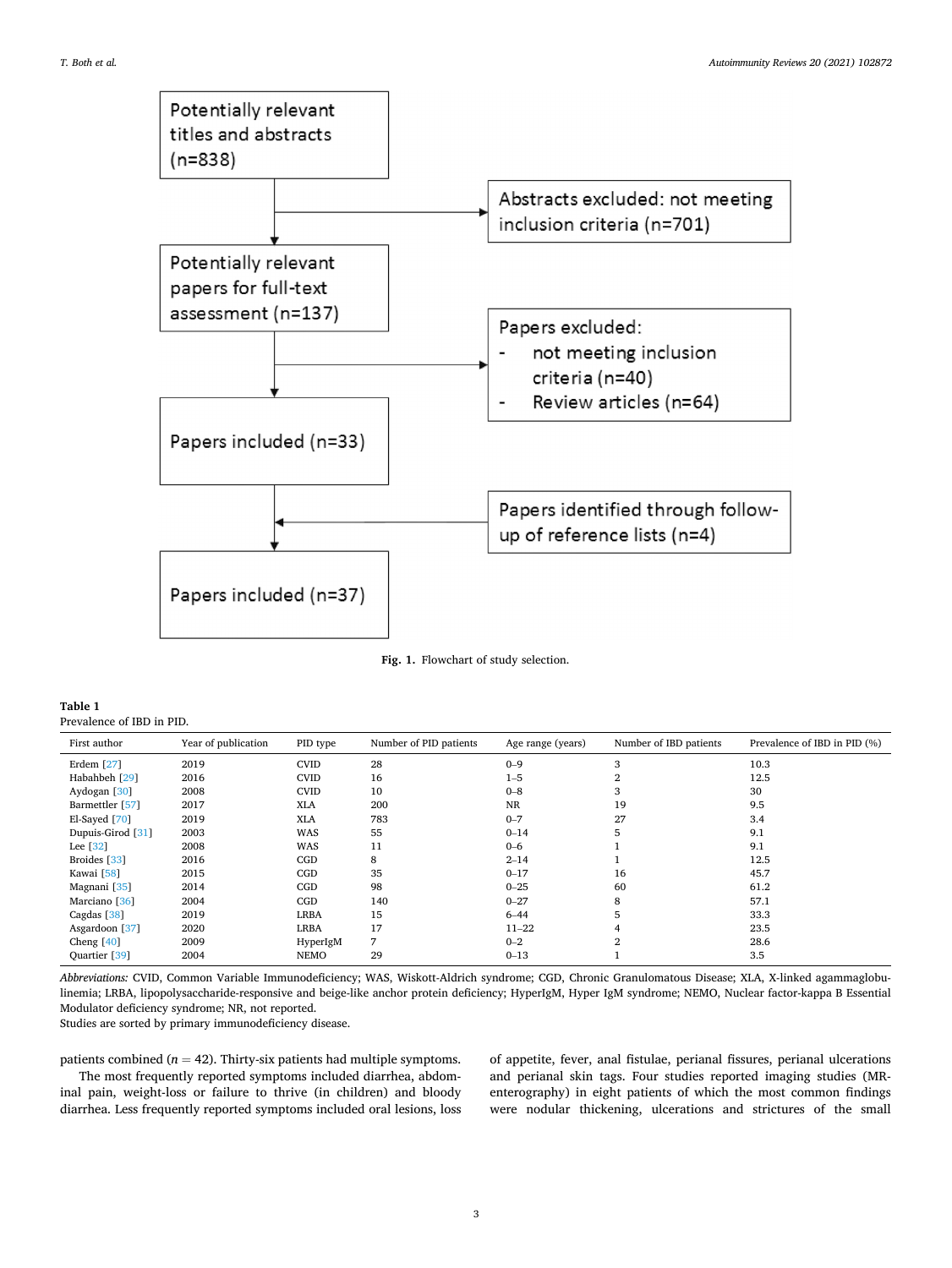#### <span id="page-3-0"></span>**Table 2**

Most common clinical presentation of IBD ( $n = 42$  patients) in PID. Most patients  $(36/42 = 85.7%)$  had multiple symptoms.

| Symptom                           | Frequency of the<br>clinical symptom <sup>a</sup> | Prevalence<br>(%) | Number of studies         |
|-----------------------------------|---------------------------------------------------|-------------------|---------------------------|
| Diarrhea                          | 27                                                | 64.3              | 12 [31,41-47,49,52-54]    |
| Abdominal pain                    | 22                                                | 52.4              | 12 [33,41,43-45,48-53,55] |
| Weight loss/<br>failure to thrive | 17                                                | 40.5              | 10 [41-46,48,52,54,55]    |
| Bloody diarrhea                   | 10                                                | 23.8              | 7 [33,44,49-53]           |
| Oral lesions                      | 7                                                 | 16.7              | 2 [44,52]                 |
| Loss of appetite                  | 4                                                 | 9.5               | 4   41 42 45 48           |
| Fever                             | 3                                                 | 7.1               | 3 [48,49,53]              |

*Abbreviations:* NA, not applicable.<br><sup>a</sup> Symptoms of IBD in 42 patients with PID were extracted from seventeen articles.

#### intestine.

[[41,43,48](#page-7-0),[55\]](#page-7-0). All grades of inflammation varying from edema, erosions to ulcerations, which were localized in both the upper gastrointestinal tract or small bowel, and colon were noticed by endoscopy. In several cases, granulomas were reported in the mucosal biopsies. Endoscopic features and histopathological reports of different PIDs are summarized in Table 3.

### *3.3. Treatment*

All patients with IBD in PID were initially treated with antibiotics, usually as pre-emptive therapy and discontinued after negative cultures/PCRs or proven IBD as well as nutritional optimization. Based on the initial response or severity of IBD additional immunosuppressive drugs were initiated. The results of 134 individual patients, receiving 178 treatment regimens are summarized in [Fig. 2](#page-4-0) and [Table 4.](#page-5-0) Four patients with CVID started on budesonide monotherapy after optimization of immunoglobulin replacement therapy (IGRT). However, no clinical improvement was described and corticosteroid and/or mesalazine therapy was initiated with good effect ([Table 4](#page-5-0)) [[41,42,56](#page-7-0)]. Furthermore, two patients with NEMO deficiency syndrome responded well after treatment with budesonide in combination with corticosteroids and mesalazine, respectively ([Table 4](#page-5-0)) [\[40](#page-7-0)]. Nine patients including the patients who failed on budesonide (seven with CVID, two with XLA) received corticosteroid monotherapy (prednisone) with good effect [\(Table 4](#page-5-0)) [\[41](#page-7-0),[46,57\]](#page-7-0). Corticosteroid therapy is usually initiated for swift relieve of symptoms by decreasing inflammation activity. This therapy is frequently followed by corticosteroid sparing agents. Furthermore, in most patients on corticosteroid monotherapy subtle symptoms remained, also requiring additional immunosuppressive agents. We identified thirty-two patients who were treated with mesalazine of whom twenty-six patients (81%) achieved complete remission ([Table 4](#page-5-0)) [[40,42,50](#page-7-0)–53[,55](#page-7-0),[56,58,59\]](#page-7-0). We identified twelve patients using azathioprine (three patients improved), six patients using cyclosporine (one patient improved) and three patients using 6-mercaptopurin (one patient improved) [\(Table 4\)](#page-5-0) [[43,44,52,56,58](#page-7-0)–61].

Sixteen patients who failed on oral immunosuppressive agents switched to biologicals (most frequently described drugs included adalimumab ( $n = 6$ ) and infliximab ( $n = 6$ ; both TNF- $\alpha$  blocking agents) or abatacept  $(n = 4; \text{anti-CTLA4})$  [\(Fig. 2\)](#page-4-0). Six of these patients (38%) improved (two with adalimumab, one with infliximab and three with abatacept), ten patients did not respond and required additional therapy [[38,43,44](#page-7-0),[48,55,56,58,60](#page-7-0),[61\]](#page-7-0) [\(Fig. 2\)](#page-4-0). Three patients with refractory disease after treatment with corticosteroids, oral immunosuppressive agents and biologicals switched to other biologicals [[48,56,59](#page-7-0)]. Two patients were treated with vedolizumab (integrin  $\alpha$ 4 $\beta$ 7 inhibitor) and one patient received ustekinumab (anti-IL12/23) resulting in relieve of

|                                                   | patients | Number of Radiological abnormalities                                                           | Endoscopic abnormalities                                                                               | Histopathological abnormalities                                                                                                                                                                             |
|---------------------------------------------------|----------|------------------------------------------------------------------------------------------------|--------------------------------------------------------------------------------------------------------|-------------------------------------------------------------------------------------------------------------------------------------------------------------------------------------------------------------|
| $[28, 41 - 43, 45 - 47, 49]$<br>CVID              |          | hickening, skip lesions, ulcers and edema $(n = 5)$<br>Duodenal stricture, small bowel nodular | Fibrinoid ulcer ileum, colon ulcers and edema $(n =$                                                   | Gastritis/duodenitis, villous atrophy, crypt hyperplasia, cryptitis, small bowel (non)<br>transmural infiltrates/granuloma, lymphocyte/neutrophil infiltrates colon (n = 14)                                |
| XLA [41,48]                                       |          | Small bowel nodular thickening and stricture (n                                                |                                                                                                        | Duodenitis, small bowel non-transmural infiltrates/granuloma, lymphocyte infiltrates<br>colon $(n = 2)$                                                                                                     |
| CGD [33,36,51,52,60]                              |          | Ĕ                                                                                              | erosions, colitis, colon ulcers and bleeding $(n = 9)$<br>Gastritis/duodenitis, small bowel ulcers and | Small bowel and colon granuloma, cryptitis, lymphocyte/neutrophil infiltrates colon<br>$(n = 21)$                                                                                                           |
| WAS [31,50]<br>LRBA [46]                          |          | Colon thickening $(n = 1)$                                                                     | Colon ulcers, bleeding $(n = 1)$                                                                       | Duodenitis, villous atrophy, lymphocytic infiltration colon, patchy thickening $(n = 2)$<br>Colon ulcers $(n = 1)$                                                                                          |
| like anchor protein deficiency; NR, not reported. |          |                                                                                                |                                                                                                        | Abbreviations: CVID, Common Variable Immunodeficiency; WAS, Wiskott-Aldrich syndroine; GCD, Chronic Granulomatous Disease; XLA, X-linked agammaglobulinemia; LRBA, lipopolysaccharide-responsive and beige- |

The table reports all available data concerning radiological, endoscopic and histopathologic tests of IBD in patients with PIDs. The table reports all available data concerning radiological, endoscopic and histopathologic tests of IBD in patients with PIDs (*n*) = number of patients of which results are reported. results are reported.  $(n)$  = number of patients of which

**Table 3**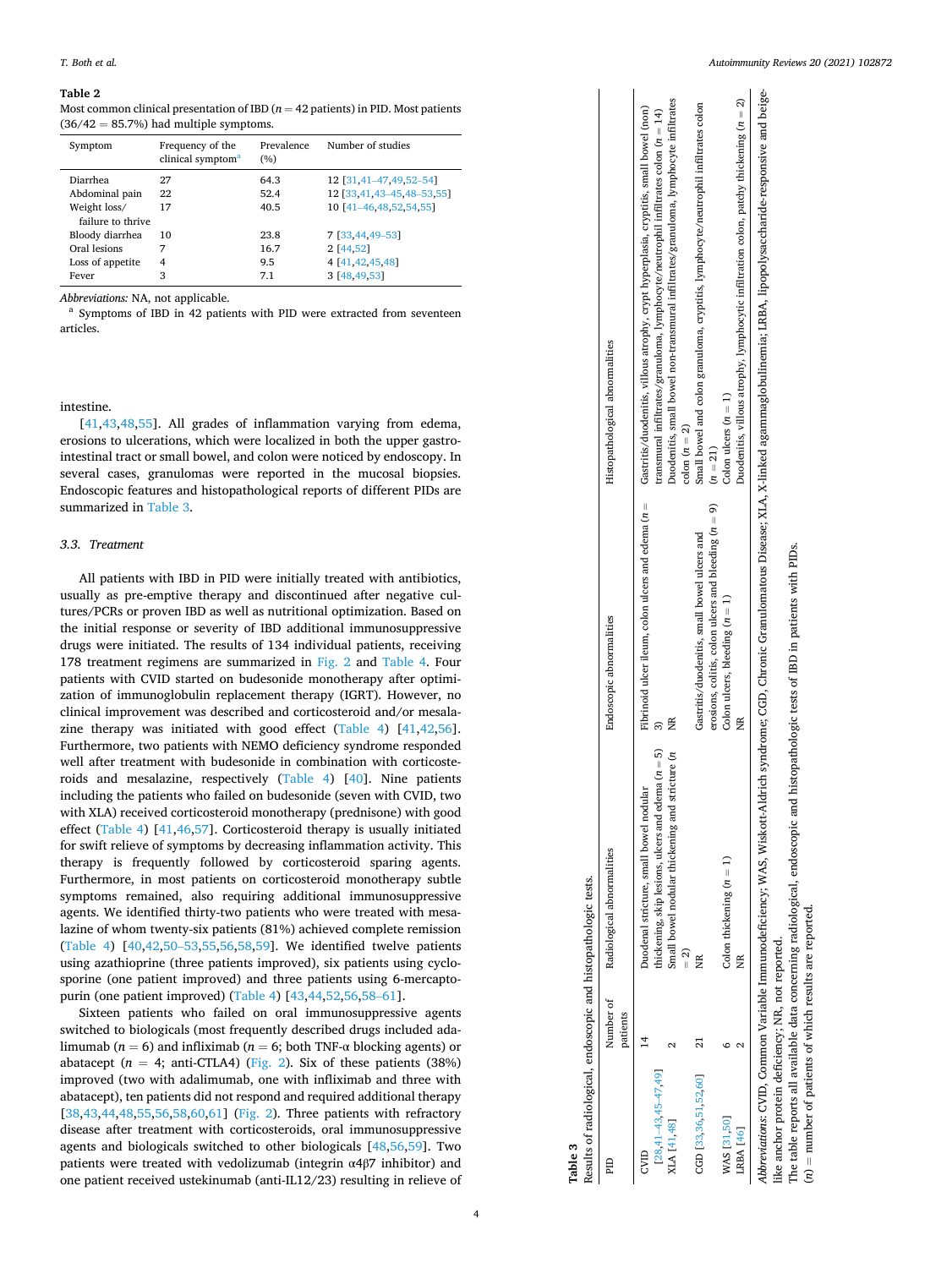<span id="page-4-0"></span>

**Fig. 2.** Flowchart of treatment effects.

symptoms in all three patients without significant side-effects. Of the remaining seven patients, six (pediatric) patients received stem cell transplantation because of their PID (Fig. 2) with complete recovery from their IBD, the other patient received supportive care and died.

A total of twenty-nine patients were treated with IGRT because of PID (CVID, XLA, LRBA-deficiency) before signs of IBD were present. After development of IBD, IGRT dosage was increased leading to clinical improvement in twenty-two patients (76%) [[32,45,46,57](#page-7-0)]. The other seven patients were subsequently treated with corticosteroids, other oral immunosuppressive agents, anti-TNF agents and finally five patients (all children) received hematopoietic stem cell transplantation (HSCT) of whom four improved [\[38](#page-7-0),[47,54,62\]](#page-7-0).

In total, fifty-nine patients (all children) were treated with HSCT and one with cord-blood transplantation because of PID-associated IBD (fifty-two CGD, four LRBA deficiency, two CD3 gamma deficiency, one RIPK1 deficiency, one LAD-deficiency) [[38,44,58,60,61](#page-7-0),[63,64\]](#page-7-0). Fortythree patients completely recovered from their IBD (71.6%), however, multiple severe side-effects are reported such as pulmonary infections (aspergillosis) and graft-versus-host.

# **4. Discussion**

Patients with PID may present with IBD [19–[22,24](#page-7-0)]. In this study we reviewed articles that discussed the prevalence, clinical presentation and treatment of IBD in patients with a PID. These insights could lead to better awareness of IBD in PID patients and reduce diagnostic delay. Prevalence of IBD in PID varied depending on the underlying PID. These percentages are summarized in [Table 1.](#page-2-0) The prevalence of IBD seems to differ between various PIDs, although the number of cohort studies per PID is small which could influence the results.

The two most common clinical symptoms of IBD in patients with a PID were diarrhea without blood loss and abdominal pain. These symptoms are common and could be explained by gastro-intestinal infections, celiac disease or functional gastrointestinal disorders, however, physicians should, after excluding infections, look for other signs of IBD. In patients with persistent gastro-intestinal symptoms, a colonoscopy or MR-enterography should be performed. Increased awareness of these presenting symptoms could lead to a faster diagnosis of IBD in patients with PID.

Patients with a PID and IBD were most commonly treated with corticosteroids such as prednisolone and other oral immunosuppressive agents such as mesalazine. Biologicals are widely used in the treatment of IBD, however, data on the effects of TNF-α blocking agents in PID patients are limited. As presented in this review, only  $3/14$  (=21%) patients treated with adalimumab or infliximab showed improvement, which is lower when compared to the reported efficacy of TNF- $\alpha$ blocking agents in patients with CD (71%) [\[66](#page-7-0),[67\]](#page-7-0). However, it should be noted that the number of patients on anti-TNF-α treatment is small and is initiated in patients that have a more therapy refractory disease. Of the four patients treated with abatacept three showed improvement, while this medication is generally not prescribed in CD and UC without PID [[38\]](#page-7-0). These data support the hypothesis that IBD in PID results from specific defects in pathways involved in PID [[8](#page-6-0)], necessating individualized treatment strategies. Our limited data from radiological, endoscopic and histopathological evaluations also support this theory. Indeed, Chellapandian et al. reported the beneficial effects of precision therapy of autoinflammation in certain PIDs [[25\]](#page-7-0). Patients who did not respond to standard therapy as described above were treated with recently introduced biologicals including vedolizumab and ustekinumab. Although large trials and a meta-analysis showed beneficial effects in patients with IBD [\[68](#page-8-0),[69\]](#page-8-0), data on vedolizumab or ustekinumab in PID patients with IBD are scarce. Two PID patients were treated with vedolizumab and one with ustekinumab (all successfully) [[48,56,59](#page-7-0)]. However, the effect of these biologicals may be exaggerated due to the limited number of publications and possible positive publication bias should be taken into account. A rigorous but effective treatment for PID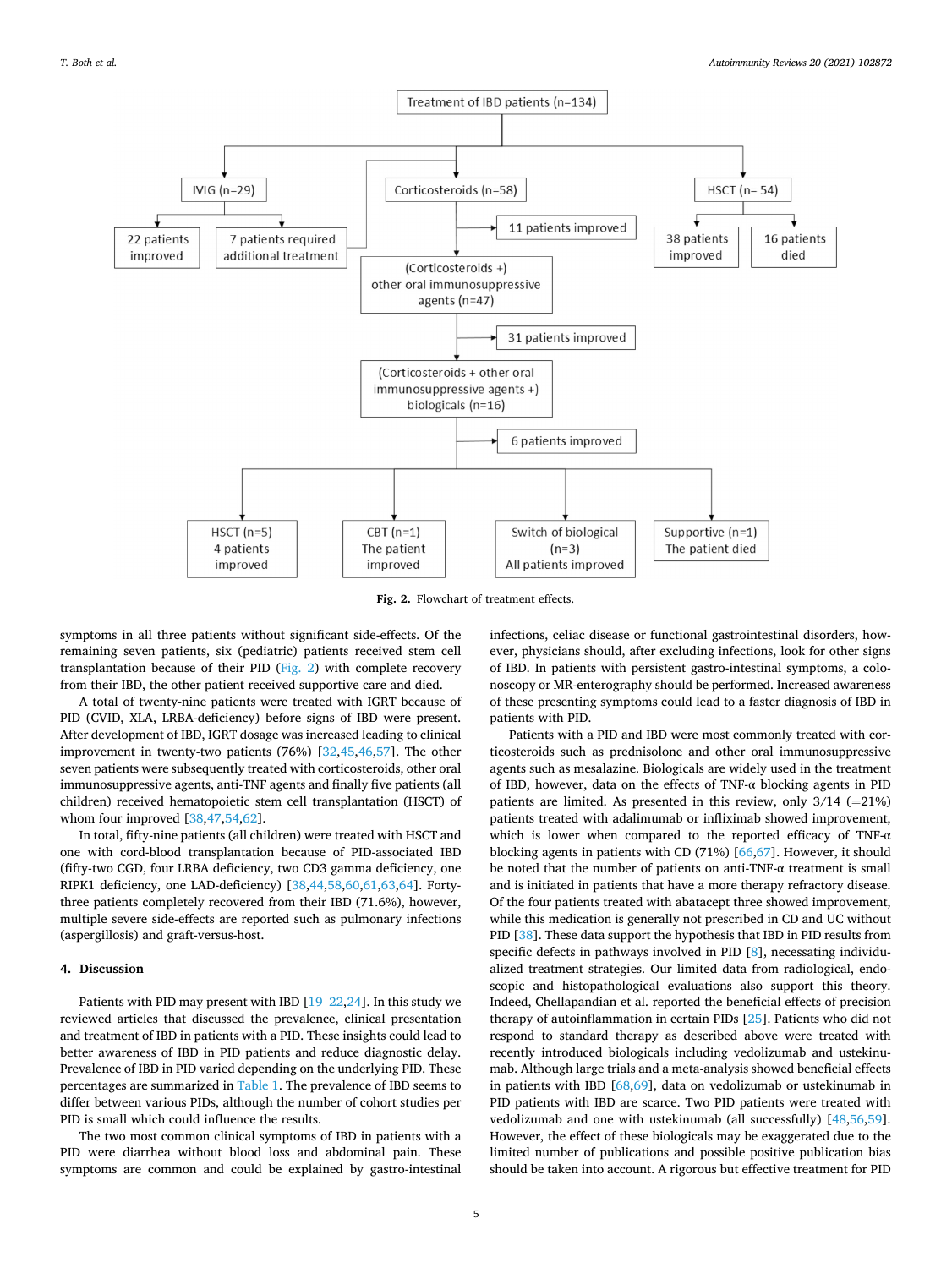| 5 [48,55,56,60,61]<br>4 [40-42,56]<br>3 [41,46,57]<br>3 [47,59,61]<br>2 [38,58]<br>2 [48,59]<br>1 [38]<br>[56]<br>1 [61]<br>1 (100)<br>(100)<br>$\begin{array}{c} 1\ (17)\\ 3\ (75)\\ 1\ (100) \end{array}$<br>2 (100)<br>22 (88)<br>42 (71)<br>26 (81)<br>2(33)<br>$\frac{3(25)}{1(17)}$<br>1(33)<br>2(25)<br>59<br>32<br>29<br>12<br>CVID (2), WAS (1), CGD (25), DiGeorge (1), NEMO (1), LAD-1 def (1), LI-12R def (1)<br>CGD (52), LRBA-def (4), CD3gamma def (2), RIPK1-def (1), LAD-1 def (1)<br>CVID (2), XLA (1), RIPK1 def (2), CGD (2), LAD-1 def (1)<br>CVID (2) RIPK1 def (2), CGD (6), XLA (1), LAD-def (1)<br>CVID (1), CGD (2), LAD-1 def (2), XLA (1)<br>CVID (1), DiGeorge (1), LAD-1 def (1)<br>XLA (17), CVID (8), LRBA-def (4)<br>CGD (4), LRBA-def (4)<br>XLA (1), DiGeorge (1)<br>CVID (4), NEMO (2)<br>CVID (7), XLA (2)<br>LAD-1 def (1)<br>LRBA-def (4)<br>CVD(1)<br>Other oral immunosuppressive agents<br>6-mercaptopurin<br>Corticosteroids<br>Ustekinumab<br>Azathioprine<br>Vedolizumab<br>Adalimumab<br>Budesonide<br>Cyclosporin<br>Prednisone<br>Mesalazine<br>Biologicals<br>Infliximab<br>Abatacept<br>Other<br>HSCT<br>Total<br><b>IVIG</b><br>CBT | Treatment | PID (number of patients) | Number of treatments <sup>"</sup> | Treatment response (%) | Number of studies             |
|----------------------------------------------------------------------------------------------------------------------------------------------------------------------------------------------------------------------------------------------------------------------------------------------------------------------------------------------------------------------------------------------------------------------------------------------------------------------------------------------------------------------------------------------------------------------------------------------------------------------------------------------------------------------------------------------------------------------------------------------------------------------------------------------------------------------------------------------------------------------------------------------------------------------------------------------------------------------------------------------------------------------------------------------------------------------------------------------------------------------------------------------------------------------------------------|-----------|--------------------------|-----------------------------------|------------------------|-------------------------------|
|                                                                                                                                                                                                                                                                                                                                                                                                                                                                                                                                                                                                                                                                                                                                                                                                                                                                                                                                                                                                                                                                                                                                                                                        |           |                          |                                   |                        |                               |
|                                                                                                                                                                                                                                                                                                                                                                                                                                                                                                                                                                                                                                                                                                                                                                                                                                                                                                                                                                                                                                                                                                                                                                                        |           |                          |                                   |                        |                               |
|                                                                                                                                                                                                                                                                                                                                                                                                                                                                                                                                                                                                                                                                                                                                                                                                                                                                                                                                                                                                                                                                                                                                                                                        |           |                          |                                   |                        |                               |
|                                                                                                                                                                                                                                                                                                                                                                                                                                                                                                                                                                                                                                                                                                                                                                                                                                                                                                                                                                                                                                                                                                                                                                                        |           |                          |                                   |                        |                               |
|                                                                                                                                                                                                                                                                                                                                                                                                                                                                                                                                                                                                                                                                                                                                                                                                                                                                                                                                                                                                                                                                                                                                                                                        |           |                          |                                   |                        | 10 [40,42,50-53,55,56,58,59]  |
|                                                                                                                                                                                                                                                                                                                                                                                                                                                                                                                                                                                                                                                                                                                                                                                                                                                                                                                                                                                                                                                                                                                                                                                        |           |                          |                                   |                        | 6 [43,44,52,56,59,60]         |
|                                                                                                                                                                                                                                                                                                                                                                                                                                                                                                                                                                                                                                                                                                                                                                                                                                                                                                                                                                                                                                                                                                                                                                                        |           |                          |                                   |                        |                               |
|                                                                                                                                                                                                                                                                                                                                                                                                                                                                                                                                                                                                                                                                                                                                                                                                                                                                                                                                                                                                                                                                                                                                                                                        |           |                          |                                   |                        |                               |
|                                                                                                                                                                                                                                                                                                                                                                                                                                                                                                                                                                                                                                                                                                                                                                                                                                                                                                                                                                                                                                                                                                                                                                                        |           |                          |                                   |                        |                               |
|                                                                                                                                                                                                                                                                                                                                                                                                                                                                                                                                                                                                                                                                                                                                                                                                                                                                                                                                                                                                                                                                                                                                                                                        |           |                          |                                   |                        | 6 [43,44,48,56,60,61]         |
|                                                                                                                                                                                                                                                                                                                                                                                                                                                                                                                                                                                                                                                                                                                                                                                                                                                                                                                                                                                                                                                                                                                                                                                        |           |                          |                                   |                        |                               |
|                                                                                                                                                                                                                                                                                                                                                                                                                                                                                                                                                                                                                                                                                                                                                                                                                                                                                                                                                                                                                                                                                                                                                                                        |           |                          |                                   |                        |                               |
|                                                                                                                                                                                                                                                                                                                                                                                                                                                                                                                                                                                                                                                                                                                                                                                                                                                                                                                                                                                                                                                                                                                                                                                        |           |                          |                                   |                        |                               |
|                                                                                                                                                                                                                                                                                                                                                                                                                                                                                                                                                                                                                                                                                                                                                                                                                                                                                                                                                                                                                                                                                                                                                                                        |           |                          |                                   |                        |                               |
|                                                                                                                                                                                                                                                                                                                                                                                                                                                                                                                                                                                                                                                                                                                                                                                                                                                                                                                                                                                                                                                                                                                                                                                        |           |                          |                                   |                        |                               |
|                                                                                                                                                                                                                                                                                                                                                                                                                                                                                                                                                                                                                                                                                                                                                                                                                                                                                                                                                                                                                                                                                                                                                                                        |           |                          |                                   |                        | 8 [32, 38, 45-47, 54, 57, 62] |
|                                                                                                                                                                                                                                                                                                                                                                                                                                                                                                                                                                                                                                                                                                                                                                                                                                                                                                                                                                                                                                                                                                                                                                                        |           |                          |                                   |                        | 8 [38,44,54,58,60,63,64]      |
|                                                                                                                                                                                                                                                                                                                                                                                                                                                                                                                                                                                                                                                                                                                                                                                                                                                                                                                                                                                                                                                                                                                                                                                        |           |                          |                                   |                        |                               |
|                                                                                                                                                                                                                                                                                                                                                                                                                                                                                                                                                                                                                                                                                                                                                                                                                                                                                                                                                                                                                                                                                                                                                                                        |           |                          | 178                               | 116 (65)               |                               |

HSCT, hematopoietic stem cell transplantation; CBT, cord-blood transplantation.<br><sup>a</sup> The table reports 178 treatment schedules of 134 unique patients. The outcome is reported for each treatment. As shown in [Fig. 2,](#page-4-0) 47 patie can be ports 178 treatment schedules of 134 unique patients. The outcome is reported for each treatment. As shown in Fig. 2, 47 patients used at least two treatment schedules.

<span id="page-5-0"></span>*T. Both et al.* 

**Table 4** 

(and its associated IBD) is HSCT. However, indication for HSCT in these pediatric patients was the severity of the underlying PID itself. In this study, the majority of patients receiving a HSCT was cured of their PID and associated IBD. The remaining patients died after transplantation because of either severe graft-versus-host or a fulminant infection.

This systematic review has certain strengths and limitations. Previous reviews focused on prevalence, symptoms or treatment response in subgroups of PID patients. An overview including the prevalence, clinical symptoms and treatment schedules for IBD in PIDs was lacking. This systematic review is, to the best of our knowledge, the first review evaluating prevalence, clinical presentation and treatment of IBD in PID patients.

One of the limitations is, the number of cohort studies on this topic is limited. Therefore, it was difficult to assess the prevalence of IBD in patients with a PID. In addition, it was difficult to evaluate which treatment leads to the best outcome because the treatments were not evaluated in a large group of patients. Another limitation is that most studies did not discuss the duration of the treatments, which is why we did not include treatment duration in our results. In addition, most of the studies reporting a certain treatment did not describe the effects of previous treatment schedules of which the patient may have benefited as well. Furthermore, it could be that in some patients minimal disease activity was accepted and no treatment was given while remission was not achieved since this was not always clearly reported. Therefore, the term improvement was used in this review instead of remission. In addition, surgical interventions were not reported in this review, as details on this topic were lacking in most of the studies. Lastly, almost all studies were retrospective and therefore lacked power.

In the studies included in this review patients are mainly treated according to IBD schemes with a step-up approach used in patients without PID. However, as was discussed, it is likely that patients with PID could benefit more from an individualized treatment regimen, based on the underlying pathogenic defects.

Larger prospective studies are needed to evaluate individual treatment strategies in PID patients. In absence of these studies we recommend to treat patients with PID-associated IBD by an individualized treatment scheme. Further research should be performed to assess these treatment strategies in PID-associated IBD.

# **Funding**

This research was not supported by any external funding.

# **Acknowledgements**

The authors thank Christa Niehot from the Erasmus Medical Center Medical Library for developing the search strategy.

## **Appendix 1. Search term**

## Embase

(('immune deficiency'/exp AND 'genetics'/exp) OR (PID OR PIDs OR ((primar\*) NEAR/3 (immuno\* OR immune\* OR antibod\*))):ab,ti,kw) AND ('inflammatory bowel disease'/exp OR (IBD OR crohn\* OR Terminal-Ileit\* OR ((ulcera\*) NEAR/6 (colit\* OR colorec\* OR procto\*)) OR ((inflamm\*) NEAR/3 (bowel\*))):ab,ti,kw) NOT (('child'/exp OR 'pediatrics'/exp) NOT ('adult'/exp)) AND [ENGLISH]/lim NOT ([Conference Abstract]/lim)

Medline(OVID)

(exp "Primary Immunodeficiency Diseases"/ OR (PID OR PIDs OR ((primar\*) ADJ3 (immuno\* OR immune\* OR antibod\*))).ab,ti,kf.) AND (exp "Inflammatory Bowel Diseases"/ OR (IBD OR crohn\* OR Terminal-Ileit\* OR ((ulcera\*) ADJ6 (colit\* OR colorec\* OR procto\*)) OR ((inflamm\*) ADJ3 (bowel\*))).ab,ti,kf.) NOT ((exp "Child"/ OR exp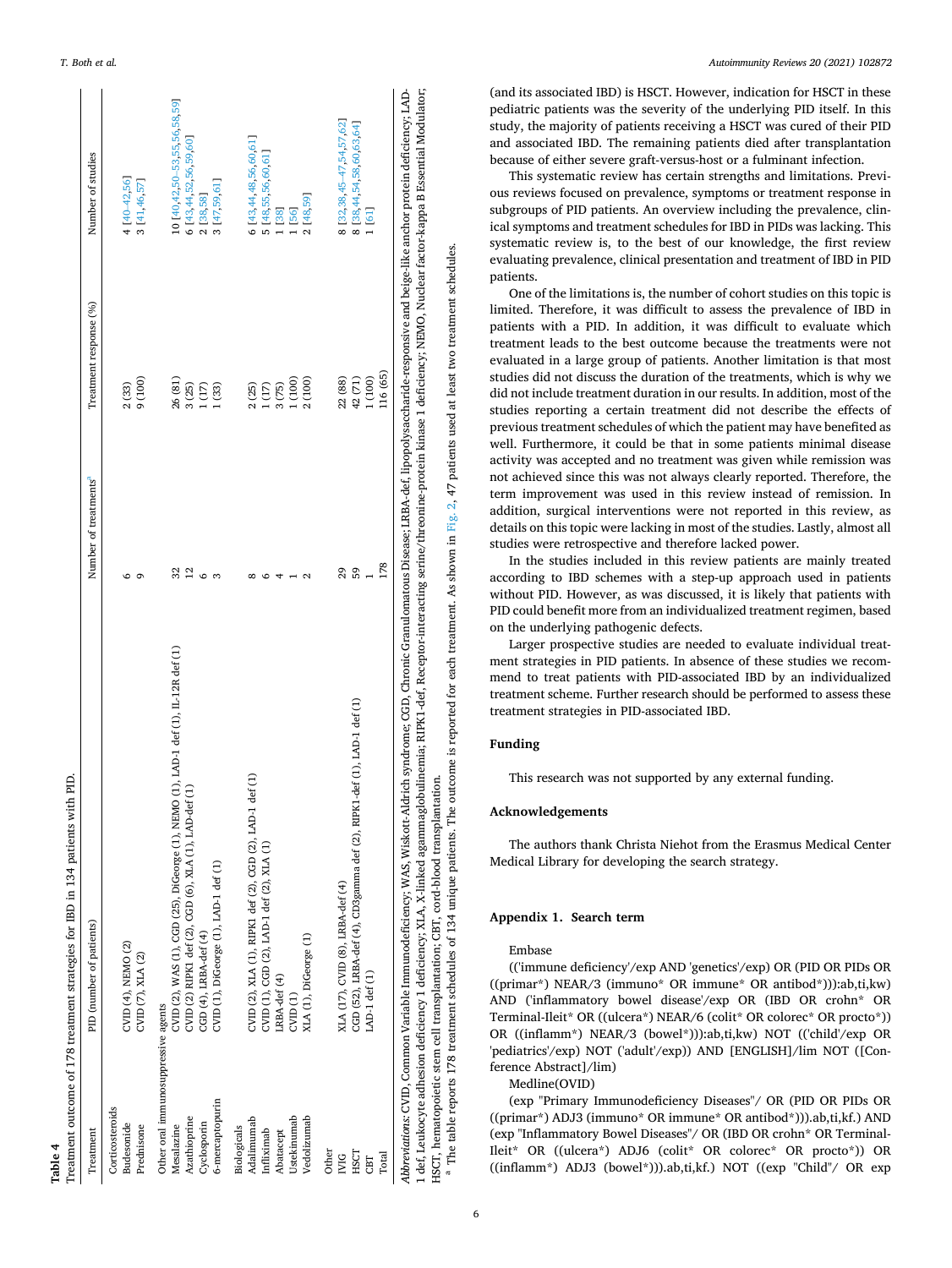<span id="page-6-0"></span>"Infant"/ OR exp "Pediatrics"/) NOT ("Adolescent"/ OR exp "Adult"/)) AND (english).lg NOT (news OR congres\* OR abstract\* OR book\* OR chapter\* OR dissertation abstract\*).pt.

Web-of-Science

TS=(((PID OR PIDs OR ((primar\*) NEAR/2 (immuno\* OR immune\* OR antibod\*)))) AND ((IBD OR crohn\* OR Terminal-Ileit\* OR ((ulcera\*) NEAR/5 (colit\* OR colorec\* OR procto\*)) OR ((inflamm\*) NEAR/2 (bowel\*))))) AND DT=(Article OR Review OR Letter OR Early Access) AND LA= (English)

**Cochrane** 

((PID OR PIDs OR ((primar\*) NEAR/3 (immuno\* OR immune\* OR antibod\*))):ab,ti,kw) AND ((IBD OR crohn\* OR Terminal NEXT Ileit\* OR ((ulcera\*) NEAR/6 (colit\* OR colorec\* OR procto\*)) OR ((inflamm\*) NEAR/3 (bowel\*))):ab,ti,kw)

Google Scholar

"inflammatory bowel"|IBD|crohn|"ulcera colitis" " Primary Immunodeficiency"

## **Appendix 2. Summary of the reviewed articles**

| First author    | Year | Study design               | PID            | Number of patients | Age range        | Number of patients with IBD | Quality assessment score |
|-----------------|------|----------------------------|----------------|--------------------|------------------|-----------------------------|--------------------------|
| Asgardoon       | 2020 | Retrospective cohort study | CVID/LRBA-def  | 27                 | $11 - 22$        | $\overline{4}$              | 4                        |
| Barmettler      | 2017 | Retrospective cohort study | <b>XLA</b>     | 200                | $\rm NR$         | 19                          | 5                        |
| Cagdas          | 2019 | Retrospective cohort study | LRBA-def       | 15                 | $6 - 44$         | 5                           | 5                        |
| Erdem           | 2019 | Retrospective cohort study | <b>CVID</b>    | 28                 | $0 - 9$          | 3                           | $\overline{4}$           |
| Akkelle         | 2018 | Retrospective cohort study | CVID/PIK3CD    | 47                 | $2 - 12$         | 15                          | 4                        |
| <b>Broides</b>  | 2016 | Retrospective cohort study | CGD            | 8                  | $2 - 14$         | $\mathbf{1}$                | 5                        |
| Dupuis-Girod    | 2003 | Retrospective cohort study | WAS            | 55                 | $0 - 14$         | 5                           | 5                        |
| Habahbeh        | 2016 | Retrospective cohort study | <b>CVID</b>    | 16                 | 4.5              | $\overline{\mathbf{2}}$     | 4                        |
| Kawai           | 2015 | Retrospective cohort study | CGD            | 35                 | $0 - 17$         | 16                          | 5                        |
| Lee             | 2008 | Retrospective cohort study | WAS            | 11                 | $0 - 6$          | $\mathbf{1}$                | 5                        |
| Magnani         | 2014 | Retrospective cohort study | CGD            | 98                 | $0 - 25$         | 60                          | 4                        |
| El-Sayed        | 2019 | Retrospective cohort study | <b>XLA</b>     | 783                | $0 - 7$          | 27                          |                          |
| Aydogan         | 2008 | Retrospective cohort study | <b>CVID</b>    | 10                 | $0 - 8$          | 3                           | 4                        |
| Quartier        | 2004 | Retrospective cohort study | HyperIgM       | 29                 | $0 - 13$         | 1                           | 4                        |
| Cheng           | 2009 | Retrospective cohort study | <b>NEMO</b>    | 7                  | $0 - 2$          | 2                           | 5                        |
| Marciano        | 2004 | Retrospective cohort study | CGD            | 140                | 2                | 8                           | $\overline{4}$           |
| Conlong         | 1999 | Case-series                | CVID/XLA       | 5                  | 19-60            | 5                           | 5                        |
| Sanges          | 2015 | Case-report                | <b>CVID</b>    | 1                  | 28               | $\mathbf{1}$                | 5                        |
| Vázquez         | 2013 | Case-report                | <b>CVID</b>    | 1                  | 6                | 1                           | 5                        |
| Li              | 2019 | Cohort study               | RIPK-def       | 8                  | $0 - 10$         | 7                           | 5                        |
| Filipovic       | 2009 | Case-report                | <b>CVID</b>    | 1                  | 39               | 1                           | 5                        |
| Alangari        | 2012 | Case-study                 | CVID/LRBA-def  | 5                  | $7 - 22$         | 4                           | 5                        |
| Folwaczny       | 2002 | Case-report                | WAS            | $\mathbf{1}$       | 18               | 1                           | 5                        |
| Imanzade        | 2015 | Case-report                | CGD            | $\mathbf{1}$       | $\boldsymbol{2}$ | $\mathbf{1}$                | 5                        |
| Cekic           | 2019 | Case-report                | <b>XLA</b>     | 1                  | 4                | 1                           | 5                        |
| Comunoglu       | 2015 | Case-report                | <b>CVID</b>    | 1                  | 0.5              | 1                           | 4                        |
| Bosworth        | 2006 | Case-report                | <b>CVID</b>    | $\mathbf{1}$       | $0 - 70$         | 1                           | 5                        |
| Angelino        | 2017 | Case-series                | CGD            | 9                  | $0 - 24$         | 9                           | 5                        |
| Ozgur           | 2008 | Case-report                | CD-3 chain def | $\mathbf{1}$       | $\mathbf{1}$     | $\mathbf{1}$                | 5                        |
| Khoshnevisian   | 2019 | Case-report                | IL-12RB1 def   | $\mathbf{1}$       | 26               | $\mathbf{1}$                | 5                        |
| Marsili         | 2014 | Case-report                | LAD-1 def      | $\mathbf{1}$       | 0.5              | $\mathbf{1}$                | 5                        |
| Marsh           | 2019 | Retrospective cohort study | CGD            | 49                 | $1 - 26$         | 32                          |                          |
| Hauck           | 2016 | Case-report                | CGD            | 2                  | 18-43            | 2                           |                          |
| Jain            | 2013 | Case-report                | LAD-1 def      | 1                  | 0                | $\mathbf{1}$                |                          |
| Ruiz de Morales | 2017 | Case-report                | <b>CVID</b>    | $\mathbf{1}$       | $10 - 40$        | $\mathbf 1$                 |                          |
| Thau            | 2019 | Letter                     | DiGeorge       | $\mathbf{1}$       | $0 - 8$          | $\mathbf 1$                 |                          |
| Bakhtiar        | 2017 | Case-report                | LRBA-def       | $\mathbf{1}$       | $\bf{0}$         | $\mathbf{1}$                | $\overline{4}$           |

*Abbreviations:* CVID, Common Variable Immunodeficiency; WAS, Wiskott-Aldrich syndrome; CGD, Chronic Granulomatous Disease; LRBA-def, lipopolysaccharideresponsive and beige-like anchor protein deficiency; LAD-1 def, Leukocyte adhesion deficiency 1 deficiency; XLA, X-linked agammaglobulinemia; RIPK1-def, Receptorinteracting serine/threonine-protein kinase 1 deficiency; NEMO, Nuclear factor-kappa B Essential Modulator.

#### **References**

[Immunol 2020;40:66](http://refhub.elsevier.com/S1568-9972(21)00145-2/rf0005)–81.

[Immunol 2010;135:204](http://refhub.elsevier.com/S1568-9972(21)00145-2/rf0020)–9.

[2020;40:24](http://refhub.elsevier.com/S1568-9972(21)00145-2/rf0015)–64.

[1] [Bousfiha A, Jeddane L, Picard C, Al-Herz W, Ailal F, Chatila T, et al. Human inborn](http://refhub.elsevier.com/S1568-9972(21)00145-2/rf0005)  [errors of immunity: 2019 update of the IUIS phenotypical classification. J Clin](http://refhub.elsevier.com/S1568-9972(21)00145-2/rf0005)

[3] [Tangye SG, Al-Herz W, Bousfiha A, Chatila T, Cunningham-Rundles C, Etzioni A,](http://refhub.elsevier.com/S1568-9972(21)00145-2/rf0015) [et al. Human inborn errors of immunity: 2019 update on the classification from the](http://refhub.elsevier.com/S1568-9972(21)00145-2/rf0015)  [international union of immunological societies expert committee. J Clin Immunol](http://refhub.elsevier.com/S1568-9972(21)00145-2/rf0015) 

[4] [Bousfiha A, Picard C, Boisson-Dupuis S, Zhang SY, Bustamante J, Puel A, et al.](http://refhub.elsevier.com/S1568-9972(21)00145-2/rf0020) [Primary immunodeficiencies of protective immunity to primary infections. Clin](http://refhub.elsevier.com/S1568-9972(21)00145-2/rf0020)

[2] [Bonilla FA, Khan DA, Ballas ZK, Chinen J, Frank MM, Hsu JT, et al. Practice](http://refhub.elsevier.com/S1568-9972(21)00145-2/rf0010)  [parameter for the diagnosis and management of primary immunodeficiency.](http://refhub.elsevier.com/S1568-9972(21)00145-2/rf0010) 

[J Allergy Clin Immunol 2015;136. 1186-205 e1-78](http://refhub.elsevier.com/S1568-9972(21)00145-2/rf0010).

[immunodeficiency diseases classification committee. J Allergy Clin Immunol 2007](http://refhub.elsevier.com/S1568-9972(21)00145-2/rf0025)  [Oct;120\(4\):776](http://refhub.elsevier.com/S1568-9972(21)00145-2/rf0025)–94.

- [6] [Pithadia AB, Jain S. Treatment of inflammatory bowel disease \[IBD\]. Pharmacol](http://refhub.elsevier.com/S1568-9972(21)00145-2/rf0030) [Rep 2011;63:629](http://refhub.elsevier.com/S1568-9972(21)00145-2/rf0030)–42.
	- [7] [Agarwal S, Cunningham-Rundles C. Gastrointestinal manifestations and](http://refhub.elsevier.com/S1568-9972(21)00145-2/rf0035)  [complications of primary immunodeficiency disorders. Immunol Allergy Clin](http://refhub.elsevier.com/S1568-9972(21)00145-2/rf0035) [North Am 2019;39:81](http://refhub.elsevier.com/S1568-9972(21)00145-2/rf0035)–94.
	- [8] [Azizi G, Yazdani R, Rae W, Abolhassani H, Rojas M, Aghamohammadi A, et al.](http://refhub.elsevier.com/S1568-9972(21)00145-2/rf0040)  [Monogenic polyautoimmunity in primary immunodeficiency diseases. Autoimmun](http://refhub.elsevier.com/S1568-9972(21)00145-2/rf0040)  [Rev 2018;17:1028](http://refhub.elsevier.com/S1568-9972(21)00145-2/rf0040)–39.
	- [9] [Baldassano RN, Piccoli DA. Inflammatory bowel disease in pediatric and adolescent](http://refhub.elsevier.com/S1568-9972(21)00145-2/rf0045)  [patients. Gastroenterol Clin North Am 1999;28:445](http://refhub.elsevier.com/S1568-9972(21)00145-2/rf0045)–58.
	- [10] [Sandborn WJ, Gasink C, Gao LL, Blank MA, Johanns J, Guzzo C, et al. Ustekinumab](http://refhub.elsevier.com/S1568-9972(21)00145-2/rf0050)  [induction and maintenance therapy in refractory Crohn](http://refhub.elsevier.com/S1568-9972(21)00145-2/rf0050)'s disease. N Engl J Med [2012;367:1519](http://refhub.elsevier.com/S1568-9972(21)00145-2/rf0050)–28.
- [5] [Geha RS, Notarangelo LD, Casanova JL. Primary immunodeficiency diseases: an](http://refhub.elsevier.com/S1568-9972(21)00145-2/rf0025) [update from the international union of immunological societies primary](http://refhub.elsevier.com/S1568-9972(21)00145-2/rf0025)  [11] [Lichtenstein GR, Loftus EV, Isaacs KL, Regueiro MD, Gerson LB, Sands BE. ACG](http://refhub.elsevier.com/S1568-9972(21)00145-2/rf0055) [clinical guideline: management of Crohn](http://refhub.elsevier.com/S1568-9972(21)00145-2/rf0055)'s disease in adults. Am J Gastroenterol [2018;113:481](http://refhub.elsevier.com/S1568-9972(21)00145-2/rf0055)–517.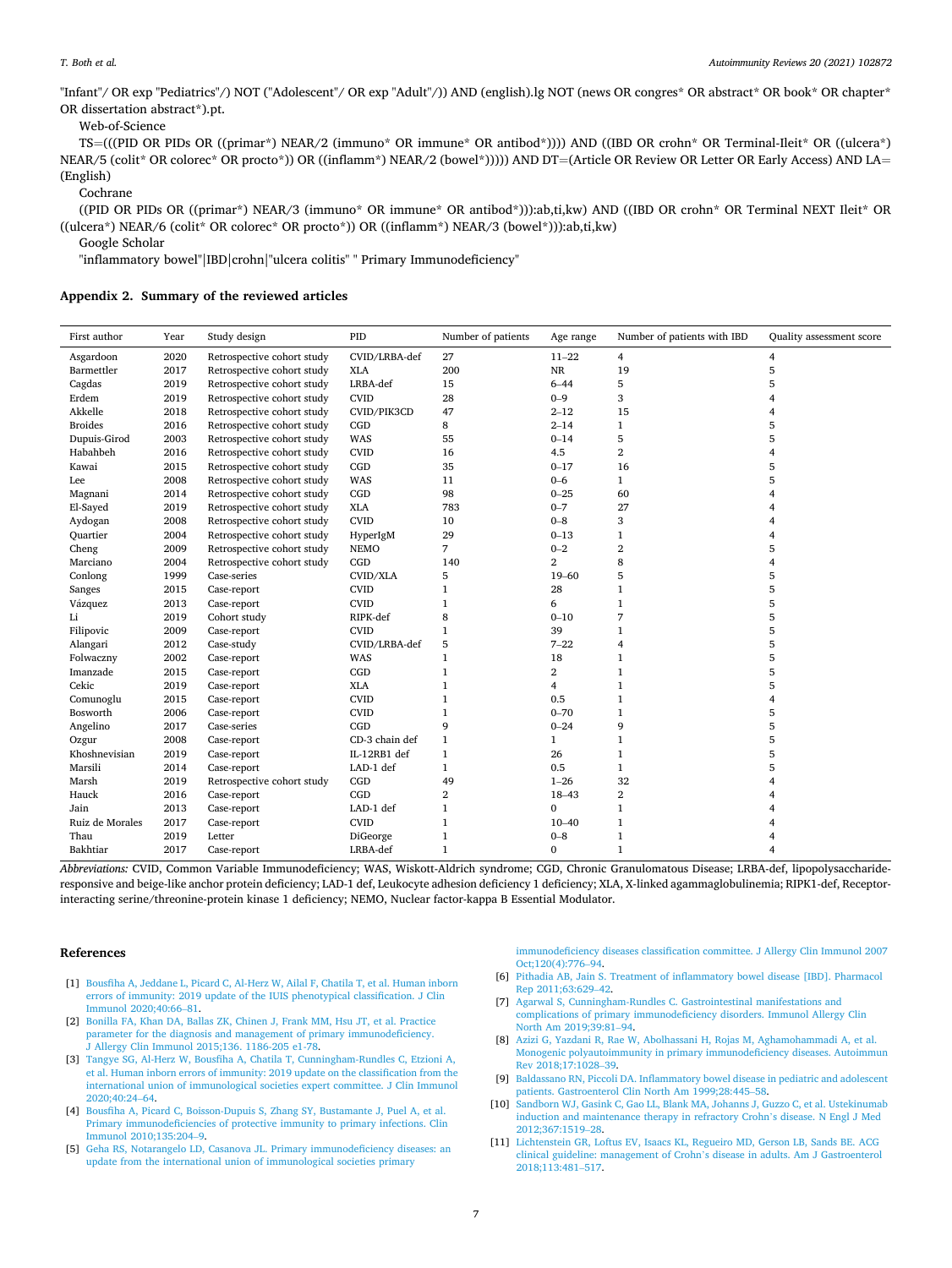#### <span id="page-7-0"></span>*T. Both et al.*

- [12] [Sandborn WJ, Feagan BG, Rutgeerts P, Hanauer S, Colombel JF, Sands BE, et al.](http://refhub.elsevier.com/S1568-9972(21)00145-2/rf0060)  [Vedolizumab as induction and maintenance therapy for Crohn](http://refhub.elsevier.com/S1568-9972(21)00145-2/rf0060)'s disease. N Engl J [Med 2013;369:711](http://refhub.elsevier.com/S1568-9972(21)00145-2/rf0060)–21.
- [13] [White JR, Phillips F, Monaghan T, Fateen W, Samuel S, Ghosh S, et al. Review](http://refhub.elsevier.com/S1568-9972(21)00145-2/rf0065) [article: novel oral-targeted therapies in inflammatory bowel disease. Aliment](http://refhub.elsevier.com/S1568-9972(21)00145-2/rf0065)  [Pharmacol Ther 2018;47:1610](http://refhub.elsevier.com/S1568-9972(21)00145-2/rf0065)–22.
- [14] [Patel V, Wang Y, MacDonald JK, McDonald JW, Chande N. Methotrexate for](http://refhub.elsevier.com/S1568-9972(21)00145-2/rf0070) [maintenance of remission in Crohn's disease. Cochrane Database Syst Rev 2014;\(8\).](http://refhub.elsevier.com/S1568-9972(21)00145-2/rf0070)  [CD006884](http://refhub.elsevier.com/S1568-9972(21)00145-2/rf0070).
- [15] [Ford AC, Sandborn WJ, Khan KJ, Hanauer SB, Talley NJ, Moayyedi P. Efficacy of](http://refhub.elsevier.com/S1568-9972(21)00145-2/rf0075)  [biological therapies in inflammatory bowel disease: systematic review and meta](http://refhub.elsevier.com/S1568-9972(21)00145-2/rf0075)[analysis. Am J Gastroenterol 2011;106:644](http://refhub.elsevier.com/S1568-9972(21)00145-2/rf0075)–59 [quiz 660].
- [16] [Panaccione R, Ghosh S, Middleton S, Marquez JR, Scott BB, Flint L, et al.](http://refhub.elsevier.com/S1568-9972(21)00145-2/rf0080) [Combination therapy with infliximab and azathioprine is superior to monotherapy](http://refhub.elsevier.com/S1568-9972(21)00145-2/rf0080)  [with either agent in ulcerative colitis. Gastroenterology 2014;146:392](http://refhub.elsevier.com/S1568-9972(21)00145-2/rf0080)–400 [e3].
- [17] Lichtenstein GR, Hanauer SB, Sandborn WJ, G. Practice Parameters Committee of [American College of. Management of Crohn](http://refhub.elsevier.com/S1568-9972(21)00145-2/rf0085)'s disease in adults. Am J Gastroenterol 2009;104:465–[83. quiz 464, 484](http://refhub.elsevier.com/S1568-9972(21)00145-2/rf0085).
- [18] [Cote-Daigneault J, Bouin M, Lahaie R, Colombel JF, Poitras P. Biologics in](http://refhub.elsevier.com/S1568-9972(21)00145-2/rf0090) [inflammatory bowel disease: what are the data? United European Gastroenterol J](http://refhub.elsevier.com/S1568-9972(21)00145-2/rf0090)  [2015;3:419](http://refhub.elsevier.com/S1568-9972(21)00145-2/rf0090)–28.
- [19] [Begue B, Verdier J, Rieux-Laucat F, Goulet O, Morali A, Canioni D, et al. Defective](http://refhub.elsevier.com/S1568-9972(21)00145-2/rf0095)  [IL10 signaling defining a subgroup of patients with inflammatory bowel disease.](http://refhub.elsevier.com/S1568-9972(21)00145-2/rf0095) [Am J Gastroenterol 2011;106:1544](http://refhub.elsevier.com/S1568-9972(21)00145-2/rf0095)–55.
- [20] [Biank V, Broeckel U, Kugathasan S. Pediatric inflammatory bowel disease: clinical](http://refhub.elsevier.com/S1568-9972(21)00145-2/rf0100)  [and molecular genetics. Inflamm Bowel Dis 2007;13:1430](http://refhub.elsevier.com/S1568-9972(21)00145-2/rf0100)–8.
- [21] [de Ridder L, Weersma RK, Dijkstra G, van der Steege G, Benninga MA, Nolte IM,](http://refhub.elsevier.com/S1568-9972(21)00145-2/rf0105) [et al. Genetic susceptibility has a more important role in pediatric-onset Crohn](http://refhub.elsevier.com/S1568-9972(21)00145-2/rf0105)'s disease than in adult-onset Crohn'[s disease. Inflamm Bowel Dis 2007;13:1083](http://refhub.elsevier.com/S1568-9972(21)00145-2/rf0105)–92.
- [22] [Kelsen JR, Dawany N, Moran CJ, Petersen BS, Sarmady M, Sasson A, et al. Exome](http://refhub.elsevier.com/S1568-9972(21)00145-2/rf0110)  [sequencing analysis reveals variants in primary immunodeficiency genes in](http://refhub.elsevier.com/S1568-9972(21)00145-2/rf0110)  [patients with very early onset inflammatory bowel disease. Gastroenterology 2015;](http://refhub.elsevier.com/S1568-9972(21)00145-2/rf0110)  -<br>[149:1415](http://refhub.elsevier.com/S1568-9972(21)00145-2/rf0110)–24.
- [23] [Uhlig HH. Monogenic diseases associated with intestinal inflammation:](http://refhub.elsevier.com/S1568-9972(21)00145-2/rf0115) [implications for the understanding of inflammatory bowel disease. Gut 2013;62:](http://refhub.elsevier.com/S1568-9972(21)00145-2/rf0115)  [1795](http://refhub.elsevier.com/S1568-9972(21)00145-2/rf0115)–805.
- [24] [Xiao Y, Wang XQ, Yu Y, Guo Y, Xu X, Gong L, et al. Comprehensive mutation](http://refhub.elsevier.com/S1568-9972(21)00145-2/rf0120)  [screening for 10 genes in Chinese patients suffering very early onset inflammatory](http://refhub.elsevier.com/S1568-9972(21)00145-2/rf0120)  [bowel disease. World J Gastroenterol 2016;22:5578](http://refhub.elsevier.com/S1568-9972(21)00145-2/rf0120)–88.
- [25] Chellapandian D, Chitty-Lopez M, Leiding JW. Precision therapy for the treatment [of primary immunodysregulatory diseases. Immunol Allergy Clin North Am 2020;](http://refhub.elsevier.com/S1568-9972(21)00145-2/rf0125)  [40:511](http://refhub.elsevier.com/S1568-9972(21)00145-2/rf0125)–26.
- [26] [Whiting PF, Rutjes AW, Westwood ME, Mallett S, Deeks JJ, Reitsma JB, et al.](http://refhub.elsevier.com/S1568-9972(21)00145-2/rf0130) [QUADAS-2: a revised tool for the quality assessment of diagnostic accuracy studies.](http://refhub.elsevier.com/S1568-9972(21)00145-2/rf0130)  [Ann Intern Med 2011;155:529](http://refhub.elsevier.com/S1568-9972(21)00145-2/rf0130)–36.
- [27] [Erdem SB, Gulez N, Genel F, Karaman S, Nacaroglu HT. Characteristics of the](http://refhub.elsevier.com/S1568-9972(21)00145-2/rf0135) [patients followed with the diagnosis of common variable immunodeficiency and](http://refhub.elsevier.com/S1568-9972(21)00145-2/rf0135)  [the complications. Cent Eur J Immunol 2019;44:119](http://refhub.elsevier.com/S1568-9972(21)00145-2/rf0135)–26.
- [28] [Akkelle BS, Tutar E, Volkan B, Sengul OK, Ozen A, Celikel CA, et al.](http://refhub.elsevier.com/S1568-9972(21)00145-2/rf0140)  [Gastrointestinal manifestations in children with primary immunodeficiencies:](http://refhub.elsevier.com/S1568-9972(21)00145-2/rf0140)  [single center: 12 years experience. Dig Dis 2019;37:45](http://refhub.elsevier.com/S1568-9972(21)00145-2/rf0140)–52.
- [29] [Habahbeh ZM, Abu-Shukair ME, Almutereen MA, Alzyoud RM, Wahadneh AM.](http://refhub.elsevier.com/S1568-9972(21)00145-2/rf0145) [Primary antibody deficiencies at Queen Rania children Hospital in Jordan: single](http://refhub.elsevier.com/S1568-9972(21)00145-2/rf0145)  [center experience. Iran J Immunol 2014;11:49](http://refhub.elsevier.com/S1568-9972(21)00145-2/rf0145)–58.
- [30] [Aydogan M, Eifan AO, Gocmen I, Ozdemir C, Bahceciler NN, Barlan IB. Clinical and](http://refhub.elsevier.com/S1568-9972(21)00145-2/rf0150)  [immunologic features of pediatric patients with common variable](http://refhub.elsevier.com/S1568-9972(21)00145-2/rf0150) [immunodeficiency and respiratory complications. J Investig Allergol Clin Immunol](http://refhub.elsevier.com/S1568-9972(21)00145-2/rf0150)   $2008:18:260-5$ .
- [31] [Dupuis-Girod S, Medioni J, Haddad E, Quartier P, Cavazzana-Calvo M, Le Deist F,](http://refhub.elsevier.com/S1568-9972(21)00145-2/rf0155)  [et al. Autoimmunity in Wiskott-Aldrich syndrome: risk factors, clinical features,](http://refhub.elsevier.com/S1568-9972(21)00145-2/rf0155)  [and outcome in a single-center cohort of 55 patients. Pediatrics 2003;111:e622](http://refhub.elsevier.com/S1568-9972(21)00145-2/rf0155)–7.
- [32] [Lee WI, Yang CY, Jaing TH, Huang JL, Chien YH, Chang KW. Clinical aspects and](http://refhub.elsevier.com/S1568-9972(21)00145-2/rf0160)  [molecular analysis of Chinese patients with Wiskott-Aldrich syndrome in Taiwan.](http://refhub.elsevier.com/S1568-9972(21)00145-2/rf0160)  [Int Arch Allergy Immunol 2008;145:15](http://refhub.elsevier.com/S1568-9972(21)00145-2/rf0160)–23.
- [33] [Broides A, Sagi O, Pinsk V, Levy J, Yerushalmi B. Subclinical intestinal](http://refhub.elsevier.com/S1568-9972(21)00145-2/rf0165) [inflammation in chronic granulomatous disease patients. Immunol Res 2016;64:](http://refhub.elsevier.com/S1568-9972(21)00145-2/rf0165)  [155](http://refhub.elsevier.com/S1568-9972(21)00145-2/rf0165)–9.
- [34] [Kawai T, Watanabe N, Yokoyama M, Nakazawa Y, Goto F, Uchiyama T, et al.](http://refhub.elsevier.com/S1568-9972(21)00145-2/rf0170) [Interstitial lung disease with multiple microgranulomas in chronic granulomatous](http://refhub.elsevier.com/S1568-9972(21)00145-2/rf0170)  [disease. J Clin Immunol 2014;34:933](http://refhub.elsevier.com/S1568-9972(21)00145-2/rf0170)–40.
- [35] [Magnani A, Brosselin P, Beaute J, de Vergnes N, Mouy R, Debre M, et al.](http://refhub.elsevier.com/S1568-9972(21)00145-2/rf0175) [Inflammatory manifestations in a single-center cohort of patients with chronic](http://refhub.elsevier.com/S1568-9972(21)00145-2/rf0175)  [granulomatous disease. J Allergy Clin Immunol 2014;134:655](http://refhub.elsevier.com/S1568-9972(21)00145-2/rf0175)–662.e658.
- [36] [Marciano BE, Rosenzweig SD, Kleiner DE, Anderson VL, Darnell DN, Anaya-](http://refhub.elsevier.com/S1568-9972(21)00145-2/rf0180)O'[Brien S, et al. Gastrointestinal involvement in chronic granulomatous disease.](http://refhub.elsevier.com/S1568-9972(21)00145-2/rf0180)  [Pediatrics 2004;114:462](http://refhub.elsevier.com/S1568-9972(21)00145-2/rf0180)–8.
- [37] [Asgardoon MH, Azizi G, Yazdani R, Sohani M, Pashangzadeh S, Kalantari A, et al.](http://refhub.elsevier.com/S1568-9972(21)00145-2/rf0185)  [Monogenic primary immunodeficiency disorder associated with common variable](http://refhub.elsevier.com/S1568-9972(21)00145-2/rf0185)  [immunodeficiency and autoimmunity. Int Arch Allergy Immunol 2020;181:](http://refhub.elsevier.com/S1568-9972(21)00145-2/rf0185) [706](http://refhub.elsevier.com/S1568-9972(21)00145-2/rf0185)–14.
- [38] Cagdas D, Halaçlı SO, Tan Ç, Lo B, Çetinkaya PG, Esenboğa S, et al. A spectrum of [clinical findings from ALPS to CVID: several novel LRBA defects. J Clin Immunol](http://refhub.elsevier.com/S1568-9972(21)00145-2/rf0190)  [2019;39:726](http://refhub.elsevier.com/S1568-9972(21)00145-2/rf0190)–38.
- [39] [Quartier P, Bustamante J, Sanal O, Plebani A, Debr](http://refhub.elsevier.com/S1568-9972(21)00145-2/rf0195)é M, Deville A, et al. Clinical, [immunologic and genetic analysis of 29 patients with autosomal recessive hyper-](http://refhub.elsevier.com/S1568-9972(21)00145-2/rf0195)

[IgM syndrome due to activation-induced cytidine deaminase deficiency. Clin](http://refhub.elsevier.com/S1568-9972(21)00145-2/rf0195)  [Immunol 2004;110:22](http://refhub.elsevier.com/S1568-9972(21)00145-2/rf0195)–9.

- [40] [Cheng LE, Kanwar B, Tcheurekdjian H, Grenert JP, Muskat M, Heyman MB, et al.](http://refhub.elsevier.com/S1568-9972(21)00145-2/rf0200)  [Persistent systemic inflammation and atypical enterocolitis in patients with NEMO](http://refhub.elsevier.com/S1568-9972(21)00145-2/rf0200)  [syndrome. Clin Immunol 2009;132:124](http://refhub.elsevier.com/S1568-9972(21)00145-2/rf0200)–31.
- [41] [Conlong P, Rees W, Shaffer JL, Nicholson D, Jewell D, Heaney M, et al. Primary](http://refhub.elsevier.com/S1568-9972(21)00145-2/rf0205)  [antibody deficiency and Crohn's disease. Postgrad Med J 1999;75:161](http://refhub.elsevier.com/S1568-9972(21)00145-2/rf0205)–4.
- [42] [Sanges M, Spadaro G, Miniero M, Mattera D, Sollazzo R, D](http://refhub.elsevier.com/S1568-9972(21)00145-2/rf0210)'Armiento FP, et al. [Efficacy of subcutaneous immunoglobulins in primary immunodeficiency with](http://refhub.elsevier.com/S1568-9972(21)00145-2/rf0210) Crohn'[s-like phenotype: report of a case. Eur Rev Med Pharmacol Sci 2015;19:](http://refhub.elsevier.com/S1568-9972(21)00145-2/rf0210) [2641](http://refhub.elsevier.com/S1568-9972(21)00145-2/rf0210)–5.
- [43] Vázquez-Morón JM, Pallarés-Manrique H, Martín-Suárez IJ, Benítez-Rodríguez B, [Ramos-Lora M. Crohn's-like disease in a patient with common variable](http://refhub.elsevier.com/S1568-9972(21)00145-2/rf0215) [immunodeficiency treated with azathioprine and adalimumab. Rev Esp Enferm Dig](http://refhub.elsevier.com/S1568-9972(21)00145-2/rf0215)  [2013;105:299](http://refhub.elsevier.com/S1568-9972(21)00145-2/rf0215)–302.
- [44] [Li Y, Führer M, Bahrami E, Socha P, Klaudel-Dreszler M, Bouzidi A, et al. Human](http://refhub.elsevier.com/S1568-9972(21)00145-2/rf0220)  [RIPK1 deficiency causes combined immunodeficiency and inflammatory bowel](http://refhub.elsevier.com/S1568-9972(21)00145-2/rf0220) [diseases. Proc Natl Acad Sci U S A 2019;116:970](http://refhub.elsevier.com/S1568-9972(21)00145-2/rf0220)–5.
- [45] Filipović B, Šporčić Z, Randjelović T, Nikolić G. Common variable [immunodeficiency associated with inflammatory bowel disease and type I diabetes.](http://refhub.elsevier.com/S1568-9972(21)00145-2/rf0225)  [Clin Med: Case Rep 2009;2009:67](http://refhub.elsevier.com/S1568-9972(21)00145-2/rf0225)–71.
- [46] [Alangari A, Alsultan A, Adly N, Massaad MJ, Kiani IS, Aljebreen A, et al. LPS](http://refhub.elsevier.com/S1568-9972(21)00145-2/rf0230)[responsive beige-like anchor \(LRBA\) gene mutation in a family with inflammatory](http://refhub.elsevier.com/S1568-9972(21)00145-2/rf0230)  [bowel disease and combined immunodeficiency. J Allergy Clin Immunol 2012;130:](http://refhub.elsevier.com/S1568-9972(21)00145-2/rf0230)  481–[488.e482.](http://refhub.elsevier.com/S1568-9972(21)00145-2/rf0230)
- [47] [Bosworth BP, Sanders A, Maltz C. Common variable immunodeficiency](http://refhub.elsevier.com/S1568-9972(21)00145-2/rf0235) masquerading as Crohn'[s ileocolitis. Inflamm Bowel Dis 2006;12\(2\). p151-2](http://refhub.elsevier.com/S1568-9972(21)00145-2/rf0235).
- [48] [Cekic S, Ozgur T, Karali Y, Ozkan T, Kilic SS. Vedolizumab treatment in a patient](http://refhub.elsevier.com/S1568-9972(21)00145-2/rf0240)  with X-linked agammaglobulinemia, is it safe and efficient? Turk J Pediatr 2019; [61:937](http://refhub.elsevier.com/S1568-9972(21)00145-2/rf0240)–40.
- [49] [Comunoglu N, Kara S, Kepil N. Inflammatory bowel disease-like colitis pathology](http://refhub.elsevier.com/S1568-9972(21)00145-2/rf0245)  [in a patient with common variable immune deficiency. Case Rep Dermatol 2015.](http://refhub.elsevier.com/S1568-9972(21)00145-2/rf0245)  [bcr2014207177 \(only online publication\)](http://refhub.elsevier.com/S1568-9972(21)00145-2/rf0245).
- [50] [Folwaczny C, Ruelfs C, Walther J, Konig A, Emmerich B. Ulcerative colitis in a](http://refhub.elsevier.com/S1568-9972(21)00145-2/rf0250)  [patient with Wiskott-Aldrich syndrome. Endoscopy 2002;34:840](http://refhub.elsevier.com/S1568-9972(21)00145-2/rf0250)–1.
- [51] [Imanzade F, Sayarri A, Tajik P. Ulcerative colitis associated with chronic](http://refhub.elsevier.com/S1568-9972(21)00145-2/rf0255) [granulomatous disease: case report. Gastroenterol Hepatol Bed Bench 2015;8:](http://refhub.elsevier.com/S1568-9972(21)00145-2/rf0255)  [233](http://refhub.elsevier.com/S1568-9972(21)00145-2/rf0255)–5.
- [52] [Angelino G, De Angelis P, Faraci S, Rea F, Romeo EF, Torroni F, et al. Inflammatory](http://refhub.elsevier.com/S1568-9972(21)00145-2/rf0260)  [bowel disease in chronic granulomatous disease: an emerging problem over a](http://refhub.elsevier.com/S1568-9972(21)00145-2/rf0260)  twenty years' [experience. Pediatr Allergy Immunol 2017;28:801](http://refhub.elsevier.com/S1568-9972(21)00145-2/rf0260)–9.
- [53] [Khoshnevisan R, Nekooei-marnany N, Klein C, Kotlarz D, Behnam M, Ostadi V,](http://refhub.elsevier.com/S1568-9972(21)00145-2/rf0265) et al. IL-12Rβ[1 deficiency corresponding to concurrency of two diseases, mendelian](http://refhub.elsevier.com/S1568-9972(21)00145-2/rf0265)  [susceptibility to mycobacterial disease and Crohn's disease. J Clin Tuberc Other](http://refhub.elsevier.com/S1568-9972(21)00145-2/rf0265)  [Microbact Dis 2019;17](http://refhub.elsevier.com/S1568-9972(21)00145-2/rf0265).
- [54] [Ozgur TT, Asal GT, Cetinkaya D, Orhan D, Kilic SS, Usta Y, et al. Hematopoietic](http://refhub.elsevier.com/S1568-9972(21)00145-2/rf0270)  [stem cell transplantation in a CD3 gamma-deficient infant with inflammatory](http://refhub.elsevier.com/S1568-9972(21)00145-2/rf0270) [bowel disease. Pediatr Transplant 2008;12:910](http://refhub.elsevier.com/S1568-9972(21)00145-2/rf0270)–3.
- [55] [Marsili M, Lougaris V, Lucantoni M, Di Marzio D, Baronio M, Vitali M, et al.](http://refhub.elsevier.com/S1568-9972(21)00145-2/rf0275) [Successful anti-TNF-alpha treatment in a girl with LAD-1 disease and autoimmune](http://refhub.elsevier.com/S1568-9972(21)00145-2/rf0275)  [manifestations. J Clin Immunol 2014;34:788](http://refhub.elsevier.com/S1568-9972(21)00145-2/rf0275)–91.
- [56] Morales JGRd, Muñoz [F. Successful treatment of common variable](http://refhub.elsevier.com/S1568-9972(21)00145-2/rf0280) [immunodeficiency-associated inflammatory bowel disease with ustekinumab.](http://refhub.elsevier.com/S1568-9972(21)00145-2/rf0280) [J Crohns Colitis 2017 Sep 1;11\(9\):1154](http://refhub.elsevier.com/S1568-9972(21)00145-2/rf0280)–5.
- [57] [Barmettler S, Otani IM, Minhas J, Abraham RS, Chang Y, Dorsey MJ, et al.](http://refhub.elsevier.com/S1568-9972(21)00145-2/rf0285) [Gastrointestinal manifestations in X-linked agammaglobulinemia. J Clin Immunol](http://refhub.elsevier.com/S1568-9972(21)00145-2/rf0285)  [2017;37:287](http://refhub.elsevier.com/S1568-9972(21)00145-2/rf0285)–94.
- [58] [Kawai T, Arai K, Harayama S, Nakazawa Y, Goto F, Maekawa T, et al. Severe and](http://refhub.elsevier.com/S1568-9972(21)00145-2/rf0290)  [rapid progression in very early-onset chronic granulomatous disease-associated](http://refhub.elsevier.com/S1568-9972(21)00145-2/rf0290)  [colitis. J Clin Immunol 2015;35:583](http://refhub.elsevier.com/S1568-9972(21)00145-2/rf0290)–8.
- [59] [Thau E, Moore HA, Stein P. Efficacy of vedolizumab for inflammatory bowel](http://refhub.elsevier.com/S1568-9972(21)00145-2/rf0295) [disease in the setting of DiGeorge Syndrome. J Pediatr Gastroenterol Nutr 2019](http://refhub.elsevier.com/S1568-9972(21)00145-2/rf0295)  [May;68\(5\):e88.](http://refhub.elsevier.com/S1568-9972(21)00145-2/rf0295)
- [60] [Hauck F, Koletzko S, Walz C, Von Bernuth H, Klenk A, Schmid I, et al. Diagnostic](http://refhub.elsevier.com/S1568-9972(21)00145-2/rf0300)  [and treatment options for severe IBD in female X-CGD carriers with non-random X](http://refhub.elsevier.com/S1568-9972(21)00145-2/rf0300)[inactivation. J Crohns Colitis 2016;10:112](http://refhub.elsevier.com/S1568-9972(21)00145-2/rf0300)–5.
- [61] [Jain S, Gozdziak P, Morgan A, Burt RK. Remission of Crohn's disease after cord](http://refhub.elsevier.com/S1568-9972(21)00145-2/rf0305) [blood transplantation for leukocyte adhesion deficiency type 1. Bone Marrow](http://refhub.elsevier.com/S1568-9972(21)00145-2/rf0305) [Transplant 2013;48:1006](http://refhub.elsevier.com/S1568-9972(21)00145-2/rf0305)–7.
- [62] [Ruiz-Perez B, Chung DR, Sharpe AH, Yagita H, Kalka-Moll WM, Sayegh MH, et al.](http://refhub.elsevier.com/S1568-9972(21)00145-2/rf0310)  [Modulation of surgical fibrosis by microbial zwitterionic polysaccharides. Proc](http://refhub.elsevier.com/S1568-9972(21)00145-2/rf0310) [Natl Acad Sci U S A 2005;102:16753](http://refhub.elsevier.com/S1568-9972(21)00145-2/rf0310)–8.
- [63] [Marsh RA, Leiding JW, Logan BR, Griffith LM, Arnold DE, Haddad E, et al. Chronic](http://refhub.elsevier.com/S1568-9972(21)00145-2/rf0315)  [granulomatous disease-associated IBD resolves and does not adversely impact](http://refhub.elsevier.com/S1568-9972(21)00145-2/rf0315)  [survival following allogeneic HCT. J Clin Immunol 2019;39:653](http://refhub.elsevier.com/S1568-9972(21)00145-2/rf0315)–67.
- [64] Bakhtiar S, Gámez-Díaz L, Jarisch A, Soerensen J, Grimbacher B, Belohradsky B, [et al. Treatment of infantile inflammatory bowel disease and autoimmunity by](http://refhub.elsevier.com/S1568-9972(21)00145-2/rf0320)  [allogeneic stem cell transplantation in LPS-responsive beige-like anchor deficiency.](http://refhub.elsevier.com/S1568-9972(21)00145-2/rf0320)  [Front Immunol 2017;8.](http://refhub.elsevier.com/S1568-9972(21)00145-2/rf0320)
- [66] [Matsumoto T, Motoya S, Watanabe K, Hisamatsu T, Nakase H, Yoshimura N, et al.](http://refhub.elsevier.com/S1568-9972(21)00145-2/rf0330)  [Adalimumab monotherapy and a combination with azathioprine for crohn's](http://refhub.elsevier.com/S1568-9972(21)00145-2/rf0330) [disease: a prospective, randomized trial. J Crohns Colitis 2016;10:1259](http://refhub.elsevier.com/S1568-9972(21)00145-2/rf0330)–66. e4676.
- [67] [Abbass M, Cepek J, Parker CE, Nguyen TM, MacDonald JK, Feagan BG, et al.](http://refhub.elsevier.com/S1568-9972(21)00145-2/rf0335) [Adalimumab for induction of remission in Crohn's disease. Cochrane Database Syst](http://refhub.elsevier.com/S1568-9972(21)00145-2/rf0335)  [Rev 2019 Dec.;33\(12\).](http://refhub.elsevier.com/S1568-9972(21)00145-2/rf0335)